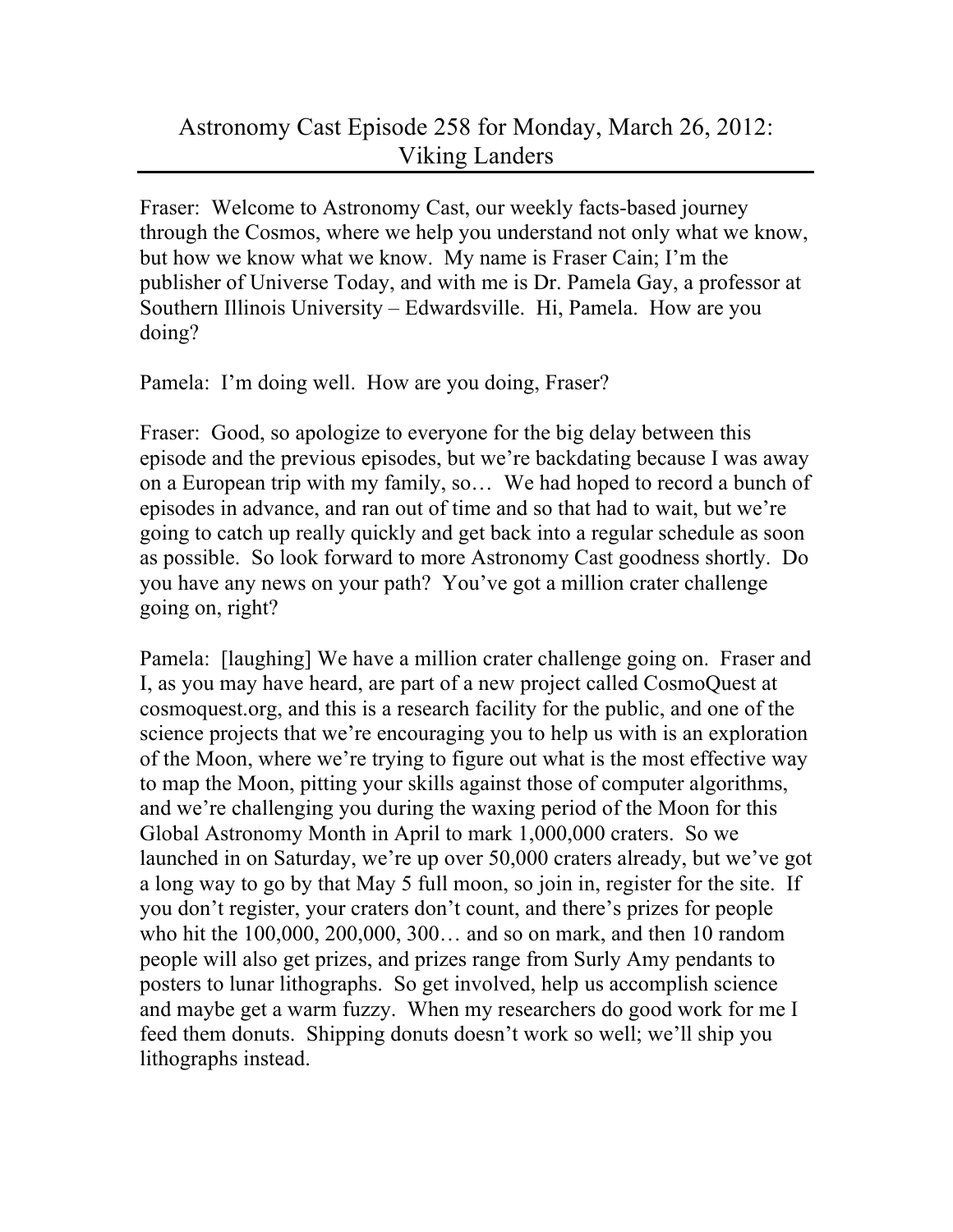Fraser: Right, but the key is: for science.

Pamela: It's all for science.

Fraser: This is real science. This is not just some fake "make work" project. You will be doing actual science identifying craters.

Pamela: We've already published our first initial results, so it's a matter of let's keep going; let's discover as much as we can.

[advertisement]

Fraser: Alright, so last week, we talked about the orbiter portion of the Viking missions, but that was only half the adventure. Each Viking spacecraft carried a lander as well, which touched down on the surface of Mars searching for evidence of past and current life. What they discovered then is still up for debate now. And what's really great about this episode, I think, is that there's been a lot of recent controversy (well, there's already been lots of controversy, but now there's been even more recent controversy) about the Viking mission and whether or not they discovered life. So this one really truly is ripped from the headlines.

Pamela: It's actually kind of a good thing that you went on vacation when you did…

Fraser: I know!

Pamela: …because if you hadn't, our entire podcast would have been entirely different, and that would have just been embarrassing.

Fraser: I know, and then right after, there would have been some really interesting stories. So then let's before we kind of explain everything, why don't we go back then and talk about it. So what was the…last week we talked about how the Viking missions had this orbiter portion that circled around and made some amazing discoveries and contributions about identifying landforms that looked something like…like water was active in the past, but the coolest part really was these landers that dropped to the surface of the planet. And so how did that whole part of the mission work?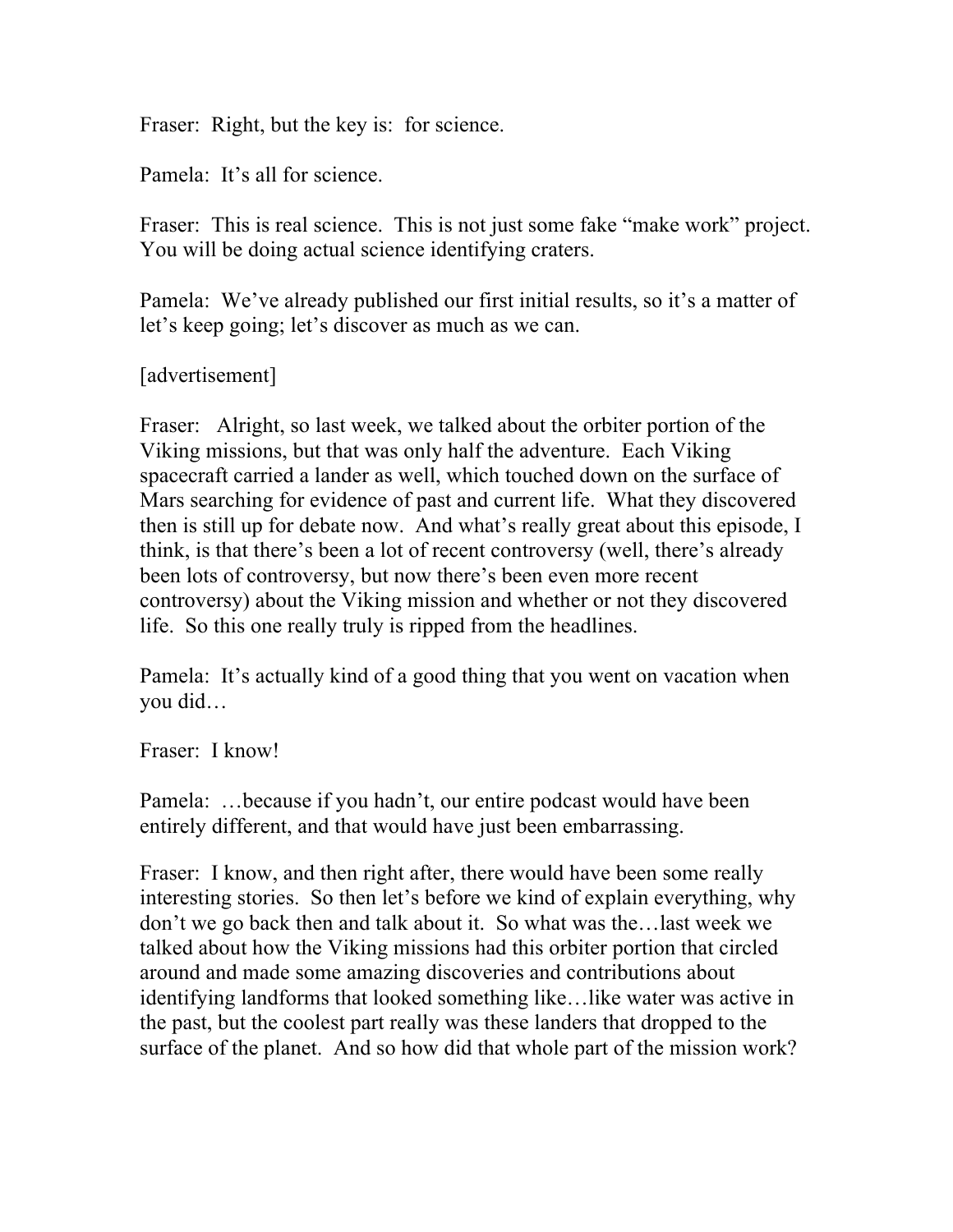Pamela: Well, it's a lot like you say. They had landers, they dropped them, they had parachutes, they had retro rockets, and it was kind of neat because they looked a bit like beetles or turtles with their legs tucked in, and as they descended and fired their retro rockets, their little legs came out and they landed securely on the surface just like every science fiction movie ever trained us to imagine.

Fraser: And this is a very familiar landing system. I mean, the one that was very different was what happened with Spirit and Opportunity…

Pamela: And Pathfinder…

Fraser: And Pathfinder, right, when they had these airbag systems, and they would come down by parachute, and they would slow down, and they would drop and bounce along the surface. But the Viking one is very similar to what we saw with the Polar lander where it actually gently touched down on the surface of the planet.

Pamela: And it's a matter of difference in weight (which costs money), difference in, well, what's required in order for the mission to succeed. Pathfinder was basically the size of a Tonka toy you might give your twoyear-old to play with. It was a robust little rover, and dropping it and letting it bounce – it was fine with that. The Viking experiments, however, they had to have the correct orientation. They had a lot of delicate experiments on board, and they just weren't ready to be dropped. They also weighed more. At the end of the day, well, you don't fall faster when you weigh more; you do have a whole lot more energy that you impact the surface with. When that  $\frac{1}{2}$  mv<sup>2</sup> hits the surface of the planet and with the parachutes and the retro rockets, they were able to dump that energy into friction, get rid of that energy by expending their retro rocket fuel, and it just led to a safer, safer landing for these heavy-weight and very delicate instruments.

Fraser: And both landed successfully.

Pamela: Both totally landed successfully.

Fraser: The technology…again, you think about the kind of technology they had available to them at the time…

Pamela: This was '75 when these things launched! We were little kids!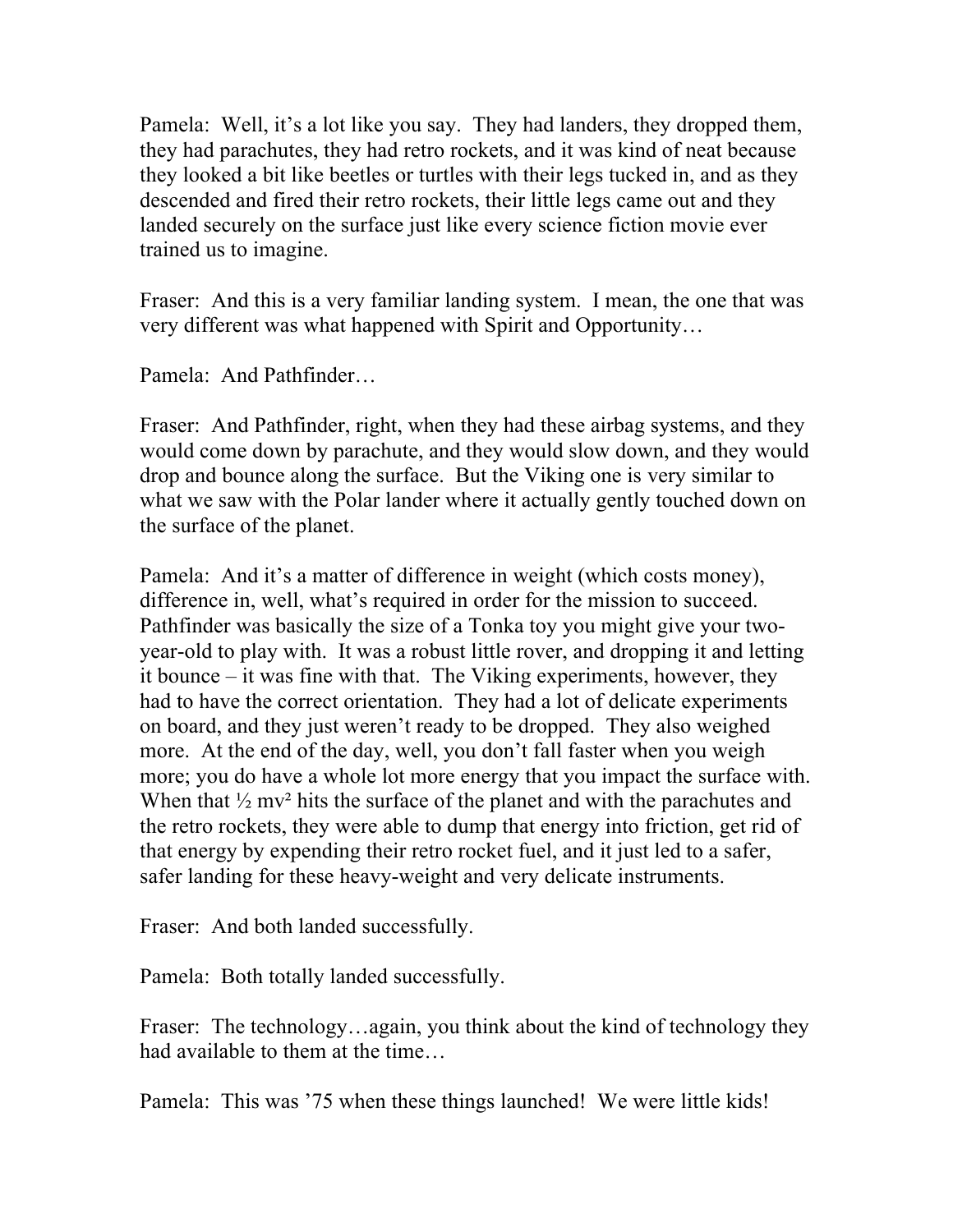Fraser: And the list of failure of these Mars missions just goes on and on and on -- that landing a spacecraft on the surface of Mars is an incredibly difficult process, and it's a place where your dreams go to die. And yet these two spacecraft landed safely and did some science -- one more then the other, but yeah.

Pamela: And what was amazing was, like, Viking I refused to die.

Fraser: Yeah!

Pamela: It was the little mission that kind of like Spirit and Opportunity just kept going and going and...yeah! So for six years and 116 days this spacecraft sat on the surface, digging, looking up, watching the weather, just being a happy little robot, taking scientific readings…and I'm sure there were a lot of scientists that were frustrated that it didn't have more data that it could take because it only carried so many…there were a lot of biology experiments on board, and they could only do so much, but yeah, it was just really kind of awesome. And part of the reason that I'm saying Viking I lived forever wasn't that Viking II wasn't as good as Viking I, but they landed in different places. So Viking I landed much closer to the equator, and that meant it had a lot more direct sunlight. Direct sunlight means charge the batteries faster, you get a little bit of dust on your solar panels, you're fine, but Viking II it was twice as far north. So with Viking I it was at 22.48 degrees north, with Viking II it was up at 48.3 degrees north, so that's significantly further. That's like you're in Canada if you want to be on the planet Earth thinking about it.

Fraser: And on Mars, which is extra cold.

Pamela: Right. And it's not just extra cold, I mean, cold matters -- they do have to keep the electronics warm, but the sunlight's just coming in at that much steeper of an angle, and it's not going to illuminate your solar cells as efficiently, and it's not going to charge your batteries as quickly, and the batteries just eventually died, and that caused the one Viking mission to just not quite last as long as the other one did.

Fraser: And so what was the main objective with these [missing audio]? Again, it was very ambitious.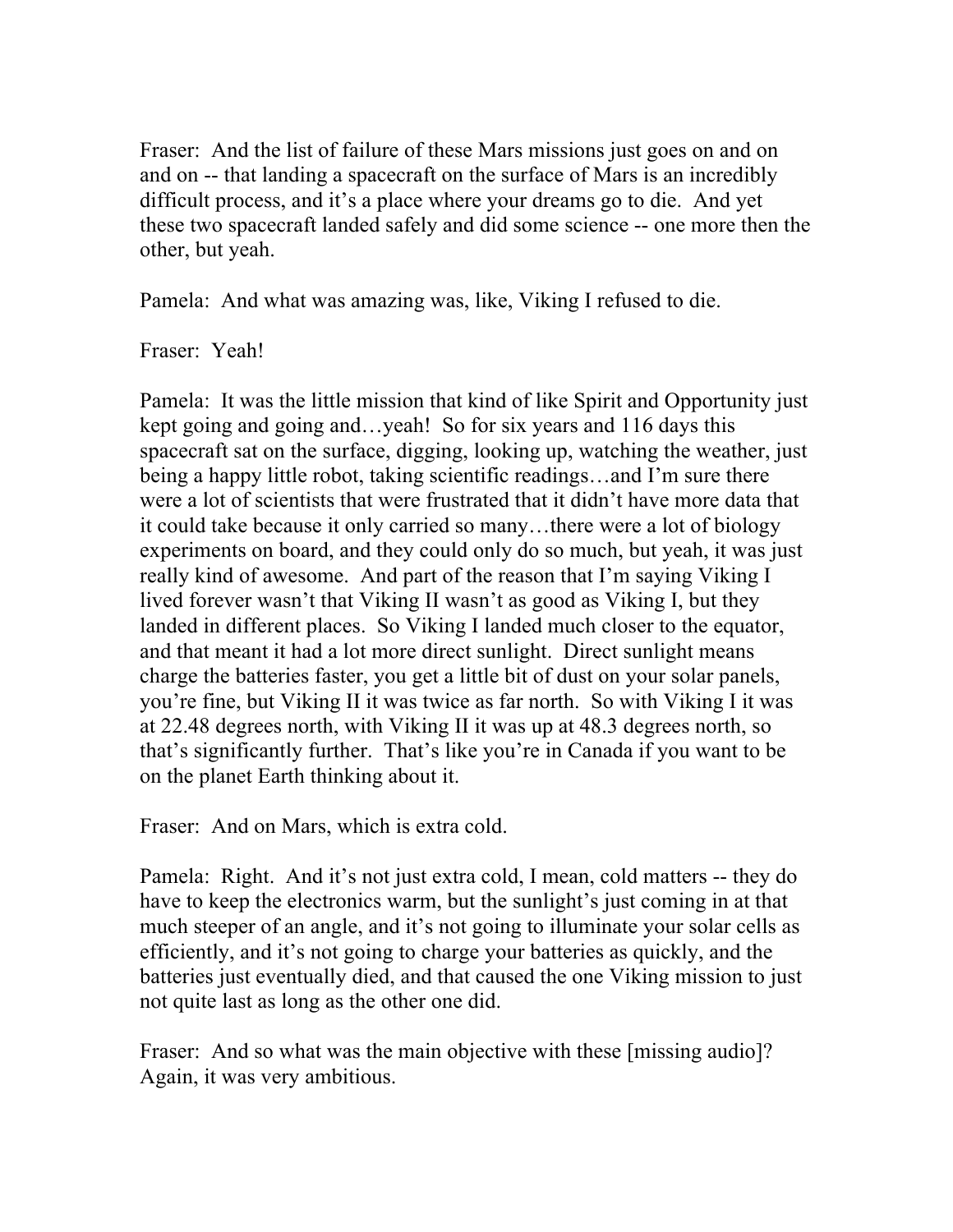Pamela: This was the set of missions that were going to figure out if there was life on Mars. This was back in the days where NASA was still allowed to be looking for life. There was an actual a political moment in the '70s where, kind of, the mandate came down that NASA was not going to expend its energies and resources looking for life, but this was prior to that when looking for life was still cool. And so there is a whole series of different experiments onboard each of these exactly identical twin rovers, and these two pairs of experiments were going to sample in two different locations: does the soil have carbon-based molecules in it? Does the soil have stuff in it that metabolizes just the…does the soil have stuff in it that exhales? Does it…just all these little, tiny experiments, and when I say little, tiny, I mean, literally little, tiny because they had to get carried all the way there, and unfortunately, we didn't fully understand the chemistry of Mars' soil at the time and it's only now with Phoenix lander and we'll hopefully learn even more. With Mars Curiosity Science Laboratory, we just didn't fully understand the chemistry of the soils, and without understanding your starting point, it's hard to design experiments that will get you to a specific end point -- and this has led to controversy.

Fraser: Right, and this is the big controversy, right? And again, the whole process was just so ambitious, right? Let's send a spacecraft that's equipped with enough experiments inside of it, and then let's give bacterial life whatever it wants. If it's there, we should see some kind of output. Let's give it water, let's give it warmth, let's give it potential food sources, and all that kind of stuff, and the right gases they might require, and hopefully, the bacteria will do whatever it does in response, and I guess…and what was the result? Back in the day, they performed the experiments, and what did they find?

Pamela: That they were confused.

Fraser: They were confused. Really? Is that what they said? No, they didn't. They didn't say, "Oh, we're confused," they said, "something's happening here."

Pamela: So it's always been *as a community* we've been confused. With specific individuals, "We did," or "We didn't," and then many of us in the middle going, "We don't know. We don't know." So they had four different experiments onboard, and the first one was a very simple we-don'tnecessarily-know-if-we're-going-to-inadvertently-kill-life-with-the-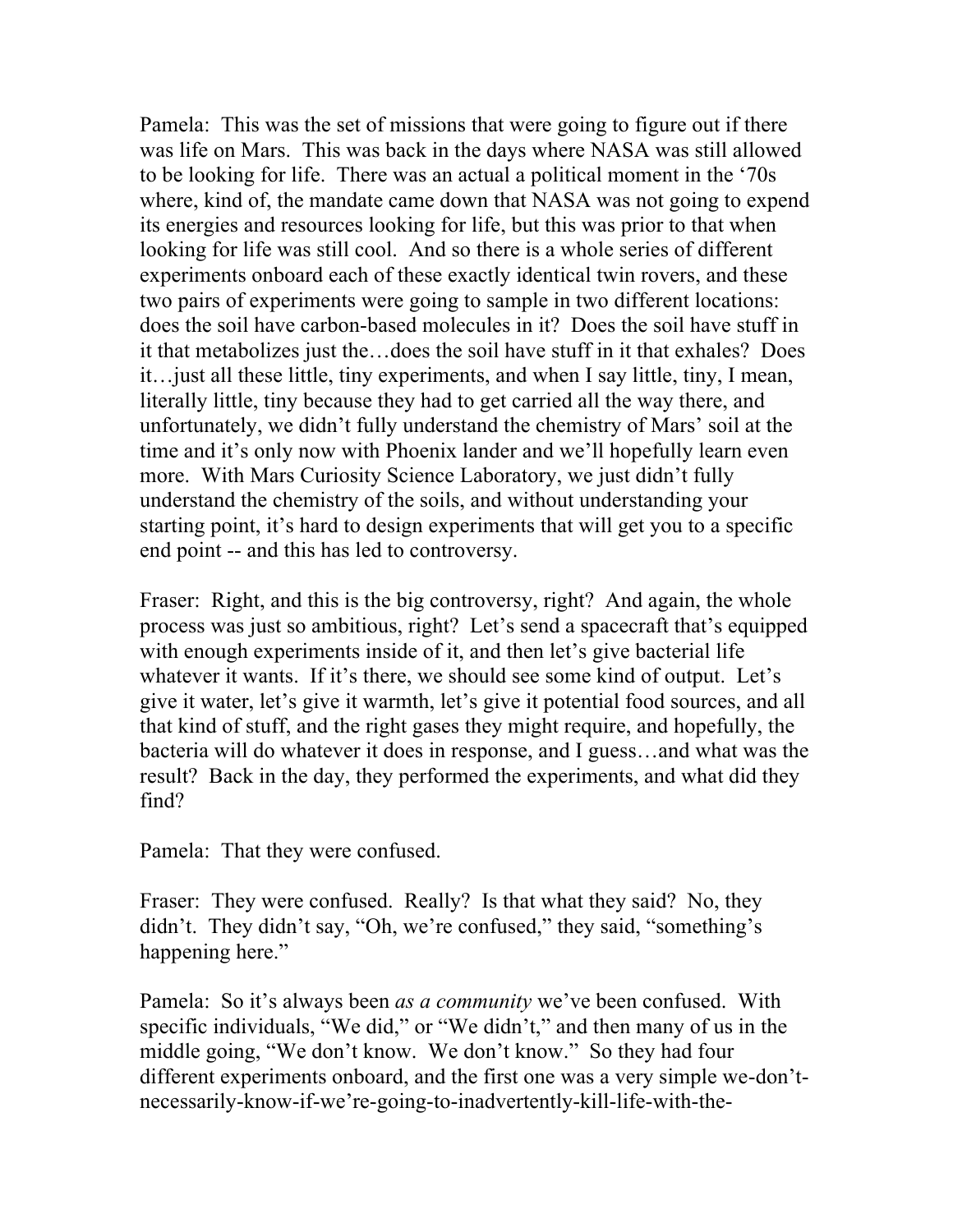nutrients-we've-brought-so-let's-just-look-for-organic-molecules, so the gas chromatograph experiment got a sample of the soil, heated the soil up and through heating it, broke it into its different constituent pieces and used a gas chromatograph and mass spectrometer to measure what are all the different constituents of the soil. Now, the fact that they heated it up is the key clue for understanding these results because it turns out that there are certain chemistries that when you heat them up, break down any organic molecules that might be present. When they ran this experiment back in the 1970s, the result of the experiment was there were fewer organics than like a scoop of sterile soil here on Earth, and that was sort of a no-life-on-Mars result, but it turns out there was a chemical present in Mars soil: perchlorate, and this particular chemical, when heated and mixed with organics, breaks down all of the organics, so even if there had been organics in the soils, this particular experiment turned out to be precisely designed to destroy them. So that's a null result.

Fraser: Right, because the perchlorate is not good to life, right?

Pamela: No, no. Well, it just breaks down; it's a dissolvent, essentially, for organic molecules, so it's sort of like washing everything in acid is the best way to think of it.

Fraser: Right, dropping your soil in bleach and seeing what you find.

Pamela: Yeah. No, all the bacteria are dead, thank you very much.

Fraser: Who can find the live bacteria in this bleach? What's going on?

Pamela: So the perchlorates, when heated and mixed with the soils, would have quite happily destroyed any and all organic molecules – no life for you. So that counts as a null result, but we didn't understand it was a null result until Phoenix got there, and Phoenix found the perchlorates that we didn't know were going to be in the soils. So at the time, it was a "there are no organics" was the way to read that particular experiment, which was frustrating. Now, the second experiment was a gas exchange experiment, and this was another one that took a sample of the soil. In this case, when they say heating, they say incubating, they're trying to inspire life to do its normal thing, and so they scooped up some dirt, they added a bunch of organic and inorganic nutrients, mixed it up, and then they looked for respiration. They looked to see what are the concentrations of things like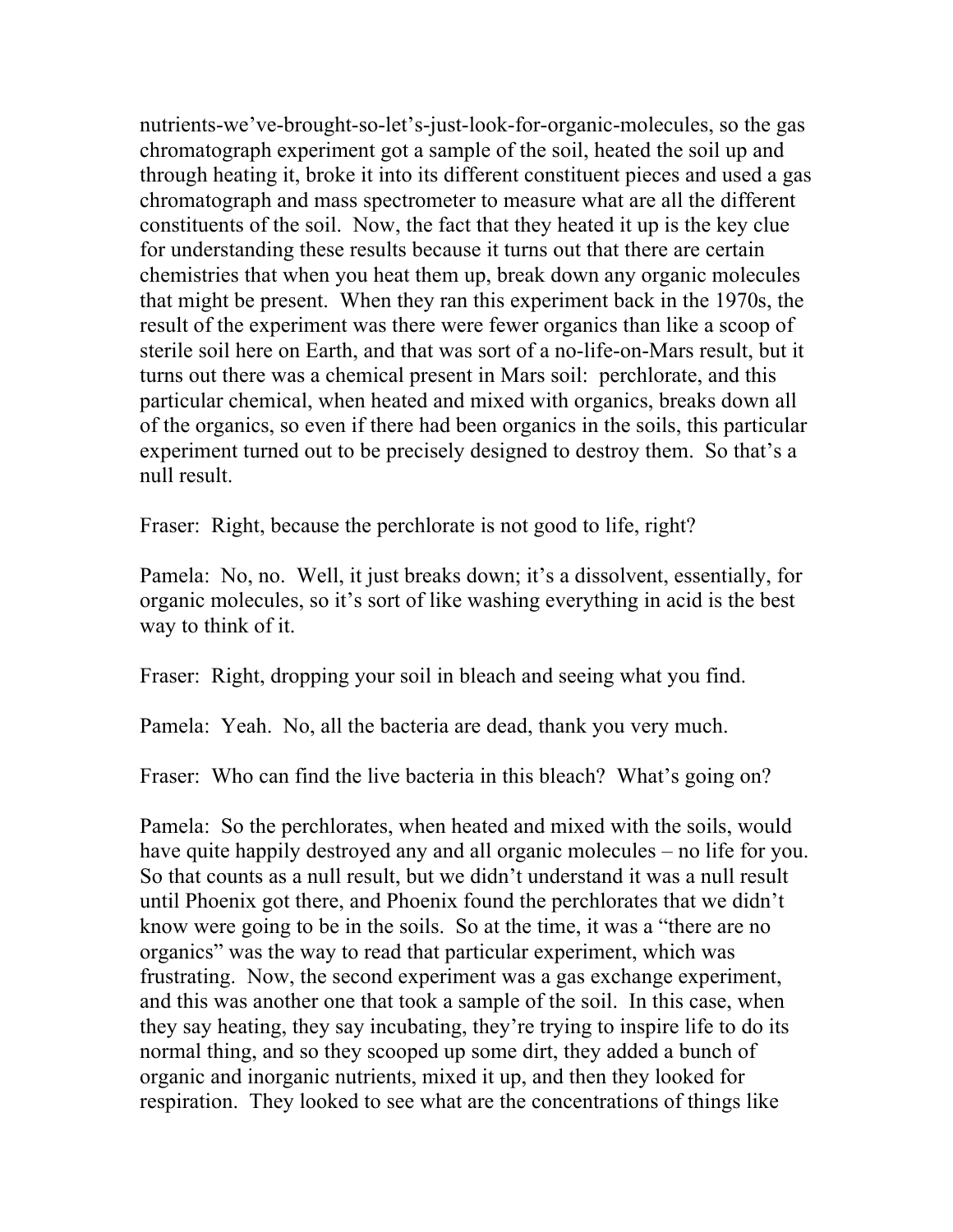oxygen, CO2, nitrogen, hydrogen, methane -- things that you would expect that the ratios of these different atoms in the atmosphere of the container would change as you have life forms respirating. And how they would change would depend on the life form. So, they didn't go in with a "we expect to see carbon dioxide exhaled; we expect to see methane exhaled." They went in saying, "We're going to look at all the things we know life inhales and exhales and see how it changes."

Fraser: Right, you can imagine, right, the surface of Mars is such a toxic environment with the radiation blasting down and the cold temperatures, the lack of liquid water, and perchlorates in the soil (which we now know) -- all these things that are counter to life. But you can also imagine that life, as they say, always finds a way that it can last in these really extreme environments. Maybe it just hibernates and waits for periods when the soil is a little damp, or maybe the sand covers it up a little and it gets a chance, briefly, to do some more living. I guess that was the goal, right, that you would start to give it some of the ingredients that it might require and see what happens.

Pamela: And we know there are examples here on Earth where there's various bacteria, there's various parasites, there's various fungi spores, that when the conditions get too dry, they just basically ball up into these inert balls. That's a boring way of putting it, but that's what happens.

Fraser: They hibernate; they wait. They wait for whatever it is they require to come out.

Pamela: And all it takes is a very brief smattering of millimeters of rain, and suddenly everything is able to complete its entire life cycle before the water dries up again. And they were kind of hoping that maybe there was that sort of life form that all it takes is that moment of being warmed with nutrients, and life would spring back into existence, but no. No life for them, again. So we have one null result, we have one no result…

Fraser: Right, so the first result being "We screwed up the experiment,"

Pamela: "We killed anything."

Fraser: The second one being "We didn't find what we were looking for," so negative result.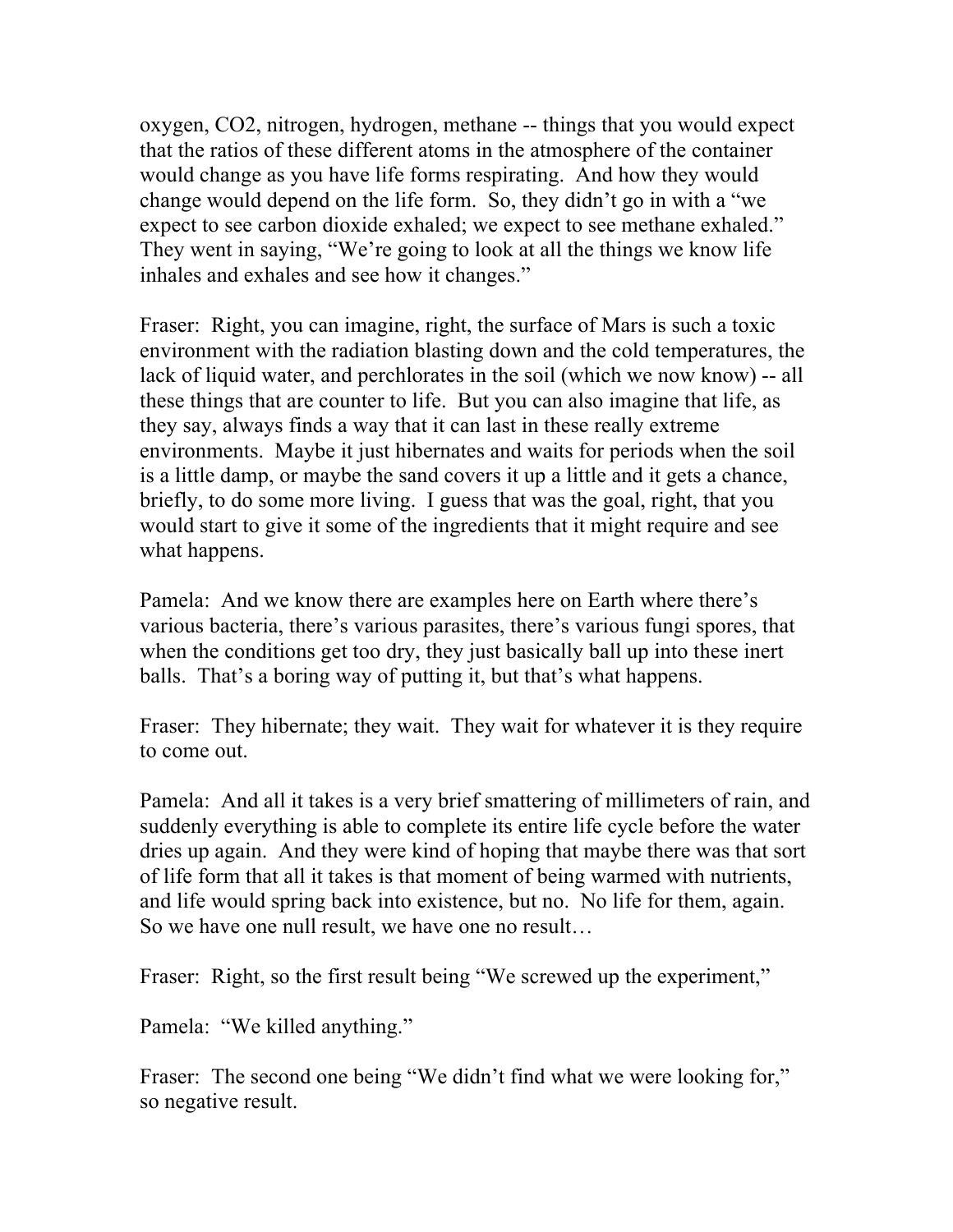Pamela: So the next experiment was a Labeled Release (LR) experiment, and the idea here was we're going to feed anything that might be in the soil sample carbon 14, which is a radioactive form of carbon…carbon 14-based nutrients. So they took a soil sample, they dropped in the solution of nutrients that were tagged with the carbon atom, and then they looked to see if there would be respiration that would cause the amount of carbon 14 in the atmosphere of the chamber that this is going on to change. So the idea is that if you consume radioactive carbon, you're going to excrete radioactive carbon, and exhale radioactive carbon, and what goes in has to come out, and so they looked for that over time.

Fraser: Poor little bacteria, you know? They should have been a little more careful at this "never look free nutrient soup in the mouth," but yeah…

Pamela: Well, you're tagged with carbon 14 as well. This is how we figure out how long things have been dead on Earth …

Fraser: It's just more, you know, it's more. Let's just mix in a little carbon 14, a little radioactive carbon 14 in your meal. Yeah, soup's on!

Pamela: It tastes good with your Wheaties.

Fraser: Yeah, yeah, they loved it. It's delicious…spicy.

Pamela: Well, and the thing is, they seem to have loved it and thought it was delicious. Well I can't speak for spicy – they're molecules, but this was the most intriguing of the experiments because they watched it, and lo and behold, everything they anticipated happening happened. There was this gradual systematic build-up of carbon monoxide with carbon 14 atoms in the molecules within this chamber, completely consistent with metabolizing it, and they tried doing the same thing with comparison samples, and all of the results worked out consistent, but then everything else was a mess and so this led to a lot of "Well, maybe it's just a chemical reaction, and the chemical reaction when you dropped this in caused things to happen, and the things that happened just happened to release this gas in a systematic way."

Fraser: Yeah, now you're saying all that in your skeptical voice, right? You know, your grumpy, skeptical voice, but I think, when the experiment turned …showed up exactly what people were looking for, that's the beginning of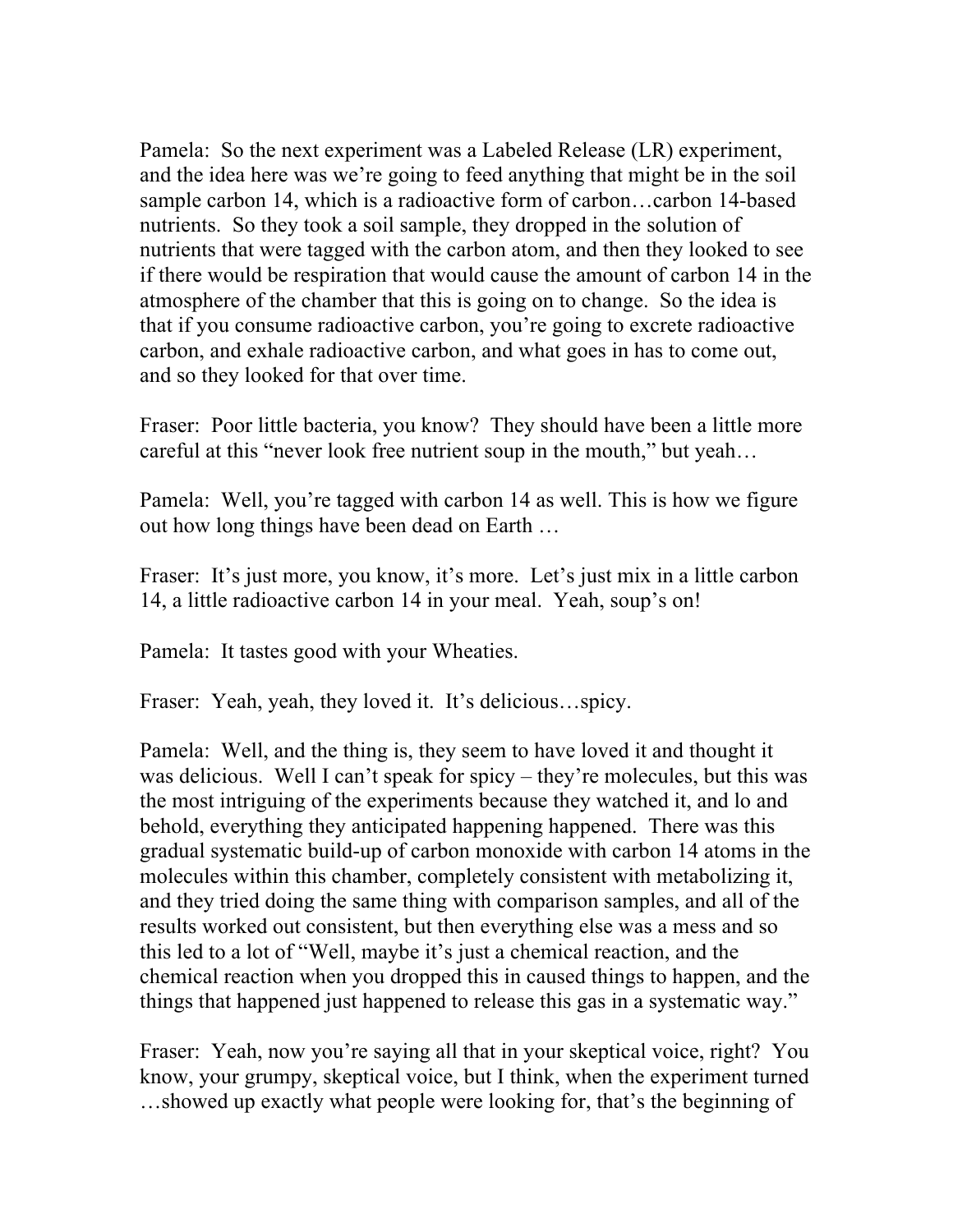this inquiry, right? That's the starting point. Again, with the previous one: negative result, then let's agree that nothing happened. But then, this one: positive result, needs more science.

Pamela: Right, and this is the one that has continued to be debated since this, basically, data was taken when we were still in diapers, and so that's an entire couple of academic lifetimes of research that have gone into this and when we do find life – it's not *if* we're going to find life, it's *when* we do find life -- it's going to take extraordinary evidence for people to believe it, unless it walks up to us and pokes us in the face.

Fraser: "Pleased to meet you. Have some radioactive soup."

Pamela: Yes, when they start feeding us carbon 14, we'll believe it.

Fraser: Yeah, yeah, exactly. "Wait a minute. This has a lot of carbon 14 in it." "No it doesn't, Earthling." Right. Yeah, but no…so this is the one that has been debated back and forth for years and years and years, but you said there were four experiments, or do you want to talk about this one some more?

Pamela: Well, so the fourth experiment -- it's another one of those "Huh... OK." So this is another one where they looked at what are the things that go into life. So, in general, you need light, you need water, and we look at carbon being present because we're assuming that the life we're looking for is going to be like the life as we know it, so carbon-based, not silicon-based or something else in that particular column of the periodic table. And so this is another one, again, where they're looking at the radioisotope of carbon 14, and in this case, they're looking to see if there's photosynthesis present. So again, take everything -- and here they were mean. They gathered everything together, and they baked it until all the gases were removed, and then they collected everything and looked to see if the carbon 14 in the atmosphere of the container had been converted into a biomass. So basically, once you bake all the gases out, has the carbon in the atmosphere been respirated into stuff? So think here on Earth of carbon fixation that happens in plants that convert atmospheric carbon into part of the tree. And so when they looked at this one, it was one of these things where it was actually completely inconclusive result. They looked at it, they considered the chemistry that had happened, and it just didn't match anything, so this is the one that gets talked about last because chemistry as we anticipated didn't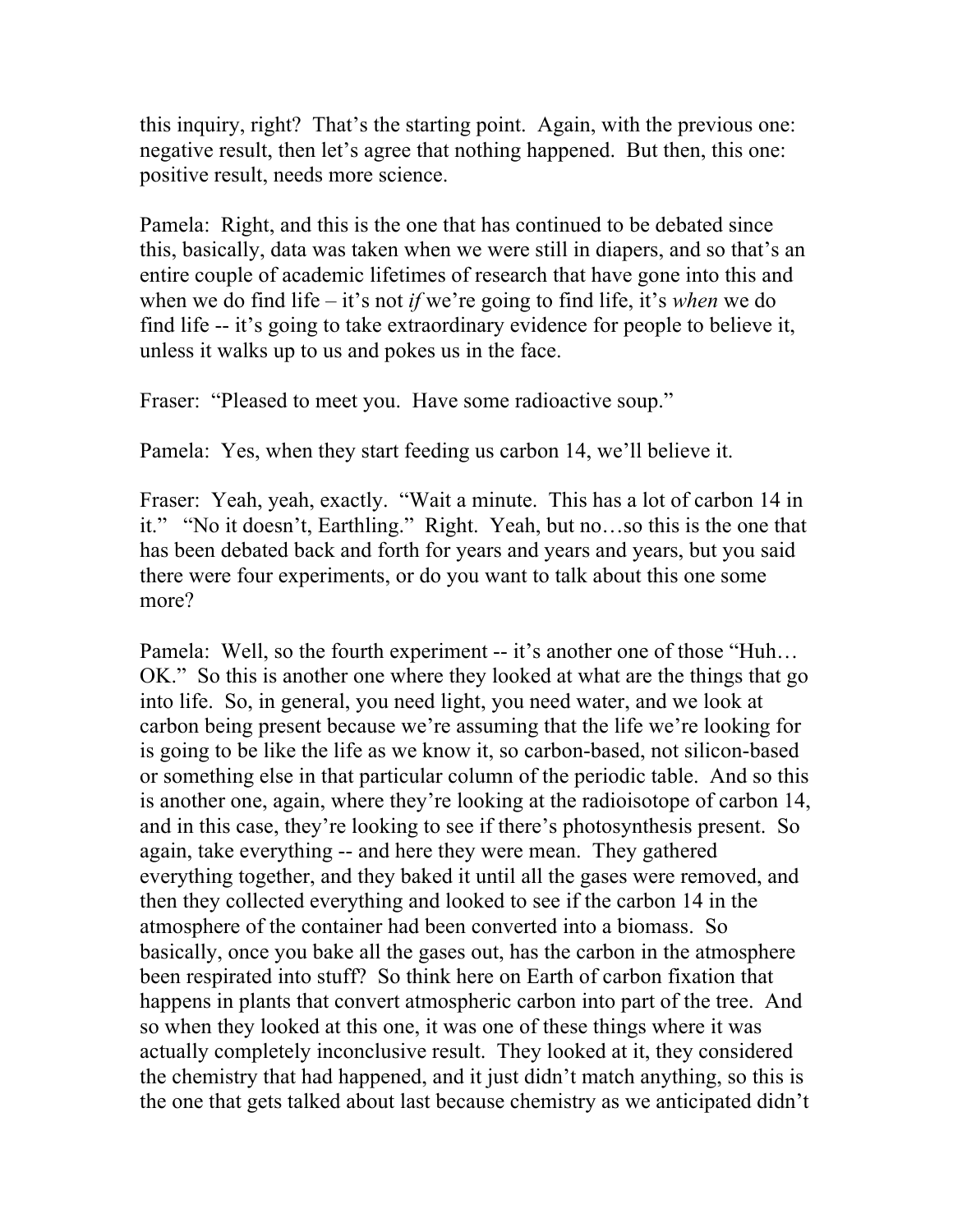quite happen on Mars, so neither positive nor negative, simply a "Oh, that didn't behave as we expected," so there were four experiments. First one: if there was life, we killed it by baking it, second one: no evidence whatsoever, third one: total evidence, fourth one: oh, that didn't work as we expected. So four experiments, two spacecraft, confusing results, a lot of people sitting back going, "This isn't sufficient evidence to say there was life. This is sufficient evidence to want to go dig more." And with the funding structure the way it's been, this has become justification to go look for water, and with the Mars science laboratory Curiosity we're not necessarily going to be doing life-specific experiments, but we are going to be continuing to look for the chemistries required for life.

Fraser: Now, doesn't that decision strike you as kind of weird? That, you know, finding life on Mars would be on the pathway to perhaps the most important discovery in scientific history, right? If you discover life on Mars, then maybe that means more life in the rest of the Universe, and maybe if that's completely unrelated life, then that's super- interesting, and if it's related to earth life, that's still really interesting. You have a, you know…and so you get an inconclusive result, but a very interesting result. You know, I think any scientist's first experiment is run the experiment again, you know, let's fix all the mistakes that we made and let's run the experiment again. Let's get another, you know, we've already got a mission, we've already got a blueprint on how to build it, let's just send another couple with some fixes to sort of catch the mistakes or the misunderstandings we had the first time and let's get to the bottom of this. But instead, NASA went in a completely opposite direction. They went, "You know what? Too weird, too hard… Let's go look for ancient water." And then created a completely different mission profile searching for ancient history, you know, ancient water, so I find it...it's a very strange, and I don't want to sound conspiratorial because that's not what it is. It's political.

Pamela: It's Congress.

Fraser: It's a political thing...yeah.

Pamela: And I honestly think with things like Mars Science Laboratory, it's at a certain degree a Hubble-like mission. The Hubble space telescope was launched with two key goals: to measure the expansion of the Universe (Hubble constant), and to figure out what the heck planetary nebulae are. And look at everything else it's been able to do! It's a beautifully built,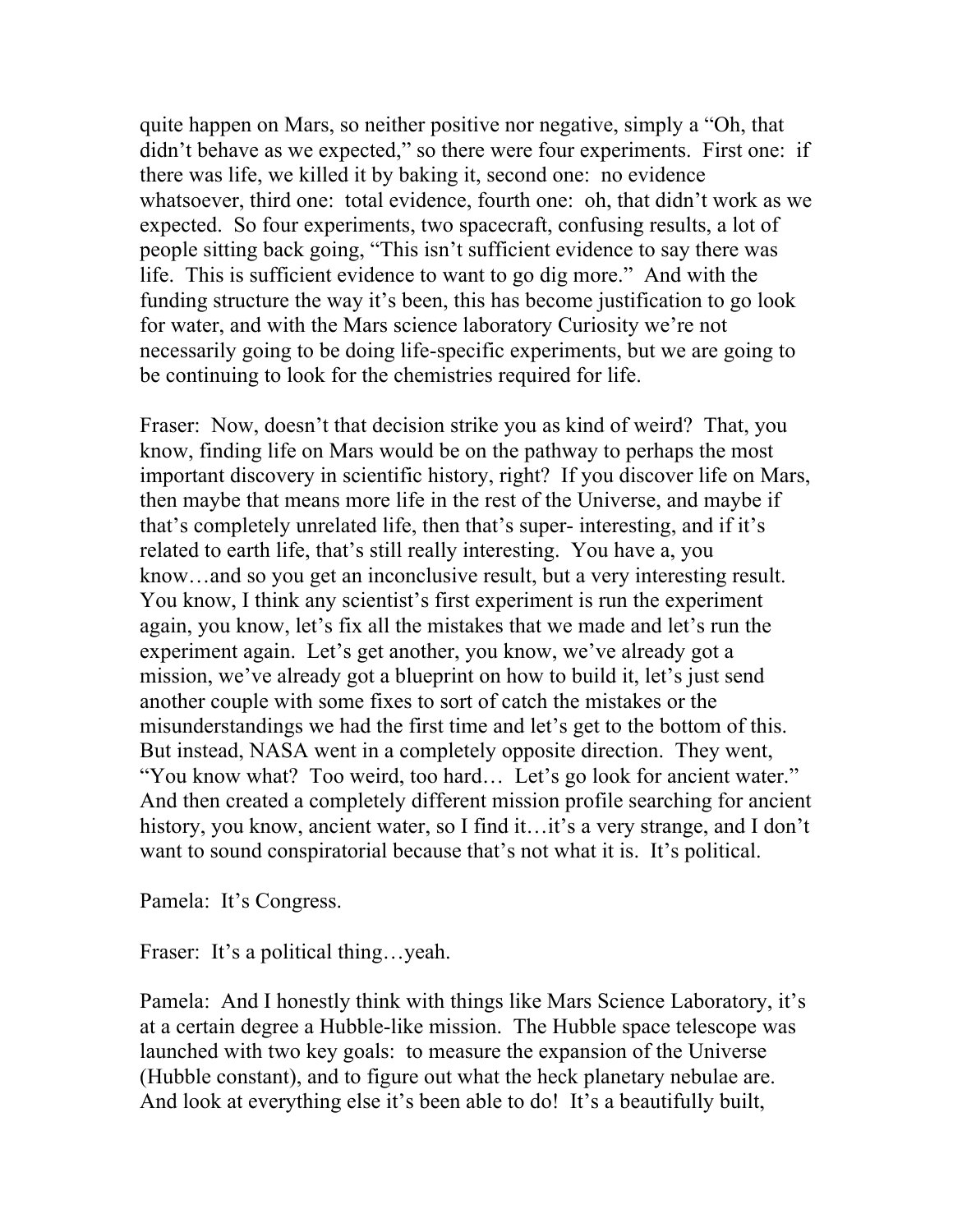diverse mission that was funded and launched with a very focused science goal. And Mars Science Laboratory isn't quite that focused, it is a "kitchen sink" mission. It has a ton of different experiments on it, and its goal is to study the chemistry of Mars because you can't say it's going to study the biology of Mars because there's lots of people out there who think looking for life is dumb, and a waste of resources, and a waste of money. But at a certain level, astronomy is physics, which is mathematics. Chemistry is quantum mechanics, which is physics, which is mathematics. Biology is chemistry, which is physics, which is mathematics, and so when we say we're launching the Mars Space Laboratory to study the chemistry of Mars, there's a lot of potential to do a lot of off-label usages.

Fraser: Yes. Yeah, exactly. If you ask a scientist working on that, "Are you guys looking for life?" They're like "Noooo." But, you know – wink, "No, we're not looking for life." But that is such a sophisticated rover with all kinds of amazing scientific instruments on it and the ability to go wherever they want with power to run for a very long time. This is, if not an absolute life finder, it's going to get us pretty close.

Pamela: Right.

Fraser: So where do we stand now? Because you mentioned sort of at the beginning of the show that this is sort of ripped from today's headlines that if we'd recorded the show a week earlier, a month earlier, then we wouldn't have known this stuff, so what's all the most recent stuff that's come up on this story?

Pamela: So that Labeled Release experiment…there have been communities within the astronomy, and astrobiology and planetary science community who've been trying to say "No, no, no. All of that observed metabolism, that was clearly just a chemical reaction." So they've been trying to model what sorts of chemical reactions can produce the carbon 14 release that was observed over time within these chambers, and they've gotten so that they can figure out how you get it released. But people who have recently done what's called a complexity analysis of the data (this is where you look to see if we look at all the fine variables), if we look to see over time: do the ways in which we observe in the laboratory these possible chemical reactions? Do they actually match the systematic results we saw, or not? What we find is the amount of randomness inherent in the carbon release within the laboratory experiments is a much greater amount of randomness than the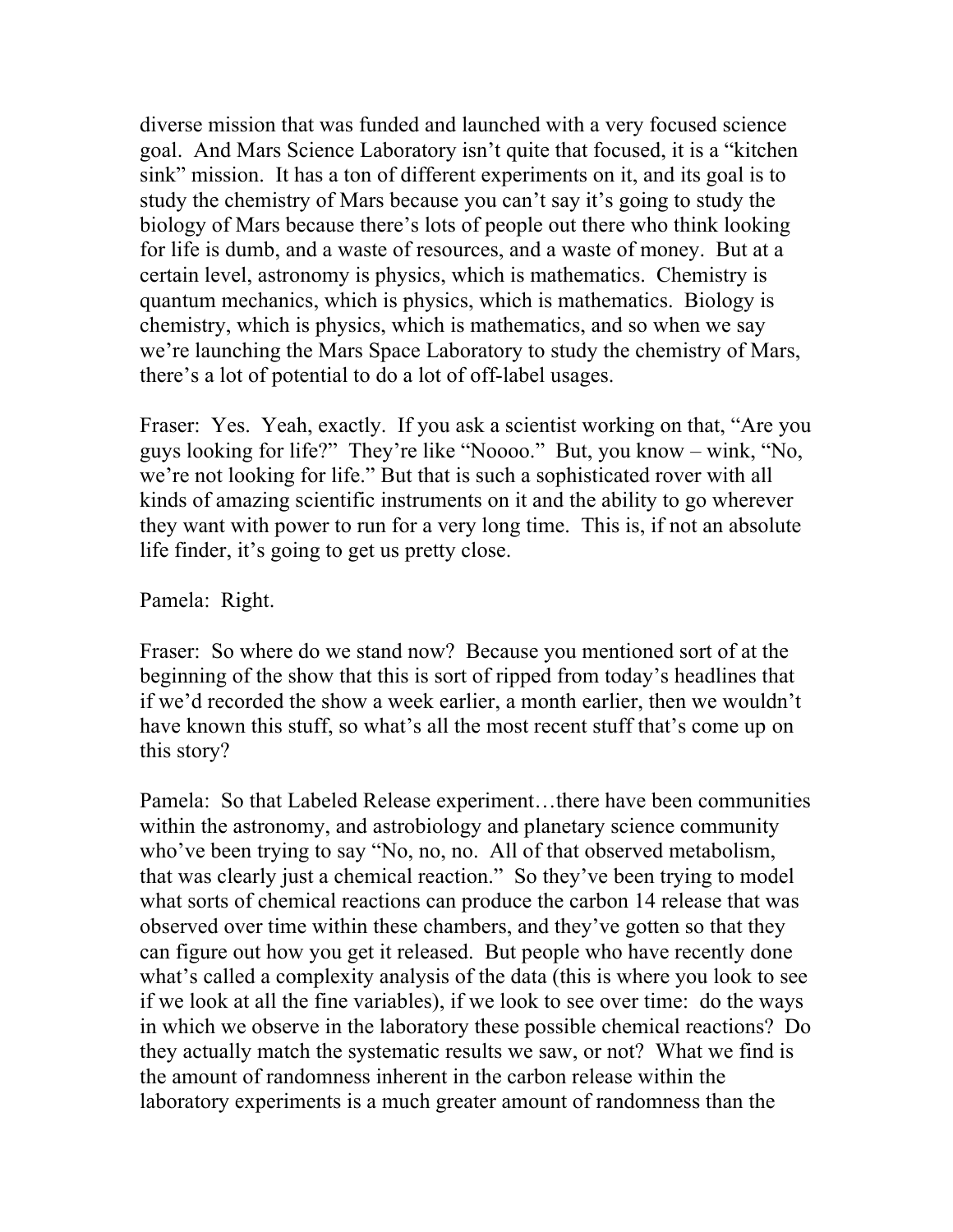systematic release that appears to replicate what we see with metabolism. So you can sort of imagine: you take an inert bacterium, get it all happy and respirating, and it's just going to start breathing and it's going to keep breathing, and it's going to do this in a systematic way, but if you've ever done the Alka-seltzer and vinegar experiment, or Mentos and Coca-cola experiment, you know, you drop it in, massive reaction that then tapers off over time, and it varies every time, depending on how things get dropped in. But that little bacteria -- it's just going to breathe, and so what was observed matches the respirating bacteria much more than it matches the random chaos inherent in a chemical reaction that's allowed to just do its happy chemical reaction thing.

Fraser: But does it not necessarily match a starving bacterium that hasn't seen food for 74 million years and is just trying to gobble up as much as it can before the inevitable…?

Pamela: It DOES match the bacteria is the thing.

Fraser: Right, right.

Pamela: It doesn't match the chaos of a chemical reaction, so complexity analysis is now pointing to this, according to one community within the planetary science, astrobiology, astronomy community, according to this one group of researchers, this was evidence for life that we've simply been in denial over for the course of most of my life and yours.

Fraser: But, again, you know, you get to the bottom of it, and you have two groups essentially saying slam dunk, it's life, but it doesn't matter, right? Like, here we are, like, slam dunk, it's life, or is it until the next paper comes out, and the reality is just because we don't have this ability to go and just check soil again, in a comprehensive way, we can't get any further than this. We're stuck at we're pretty sure it's probably life, based on this 35-year-old research, this data that was gathered and it's sitting in a computer tape somewhere, but that's all they've got, and it's the need for ongoing discovery and exploration. Send those kinds of experiments back to the surface of Mars and keep looking.

Pamela: And I really hope that they don't send human beings to Mars until they figure this out because imagine the person who, without thinking, wipes their nose on their hand, grabs their spacesuit, gets bacteria from their nose